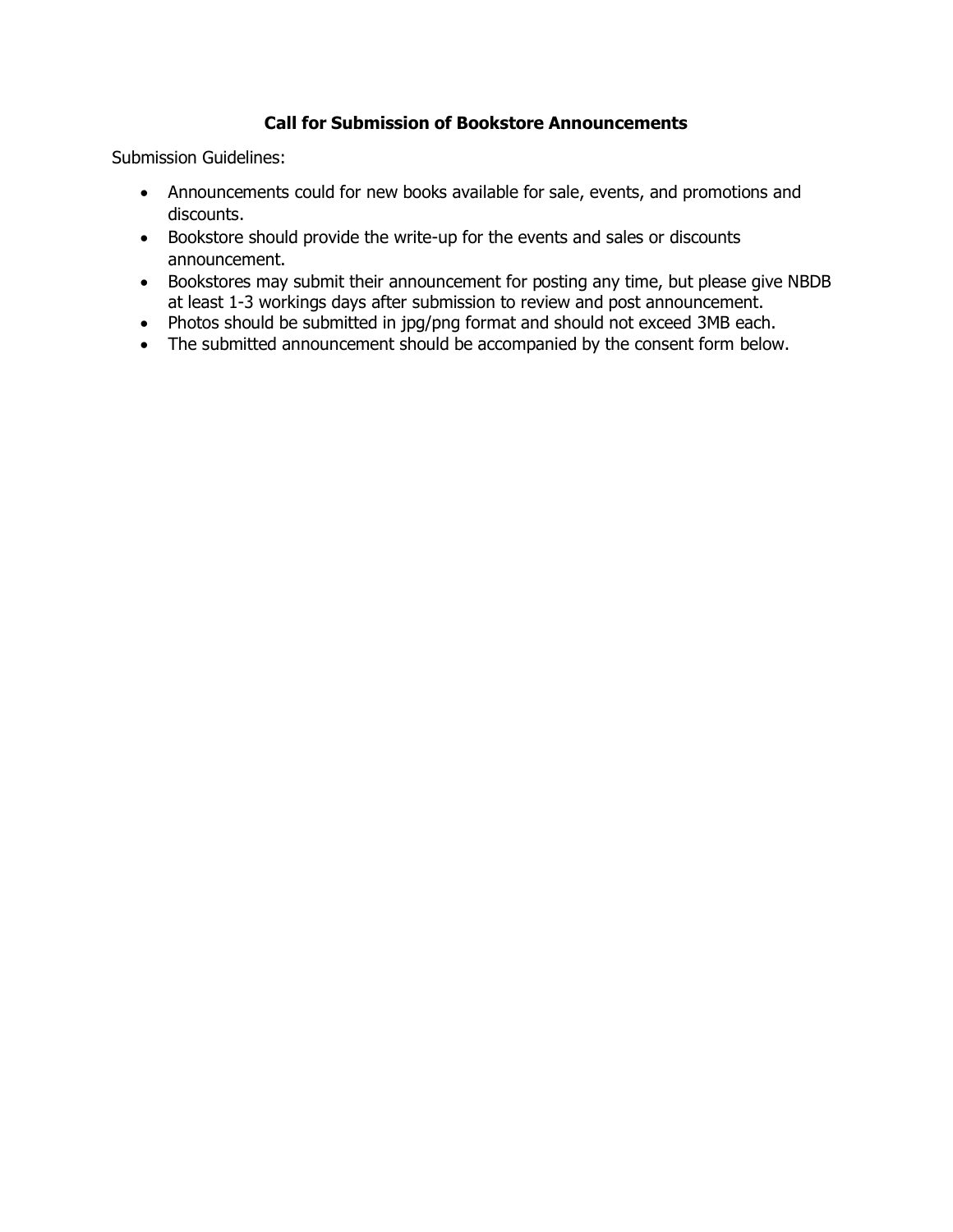**Write-Up Template for New or Featured Book Announcement**

**(Title of Announcement) (Book Cover in jpg/png) (Summary/Blurb) (Review if any) (Title of Book)** by **(Name of Author)** Published by (**Name of Publisher**) **(ISBN if any)** Illustrated by **(Name of Illustrator)** – **if applicable**

You may grab your copy through **(link or name/location of bookstore)** for only **(price).**

For inquiries, you may contact **(name of contact person)** through **(email and/or cellphone number)** 

## **Consent**

I hereby allow the National Book Development Board (NBDB) to share on NBDB's social media pages and website all the information provided above.

> \_\_\_\_\_\_\_\_\_\_\_\_\_\_\_\_\_\_\_\_\_\_\_\_\_\_\_\_\_\_\_\_\_\_\_\_\_\_\_\_\_\_\_\_\_\_\_\_\_\_\_\_ Signature Over Printed Name of Bookstore Representative / Date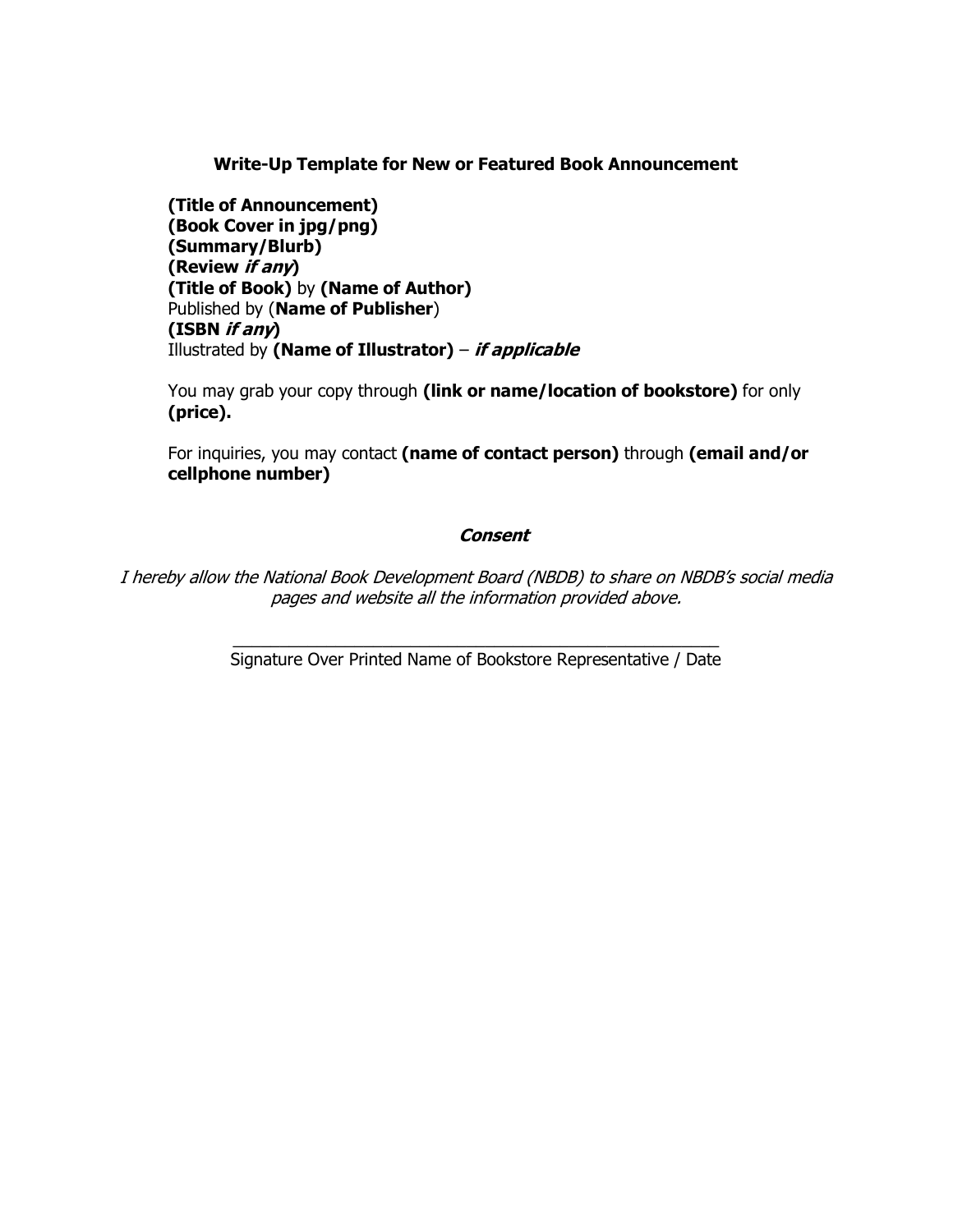Write-Up Template for Events Announcement:

# **(Title of Event) (Publicity Materials in jpg/png) (Write-up for event announcement)**

Write-up should contain the following:

- Date and Venue
- Name of Organizer/s
- What the event is about
- What the event is about
- Registration link (if applicable)
- Registration fee (if applicable)

For inquiries, you may contact **(name of contact person)** through **(email and/or cellphone number)**

#### **Consent**

I hereby allow the National Book Development Board (NBDB) to share on NBDB's social media pages and website all the information provided above.

 $\_$  , and the set of the set of the set of the set of the set of the set of the set of the set of the set of the set of the set of the set of the set of the set of the set of the set of the set of the set of the set of th Signature Over Printed Name of Authorized Bookstore Representative / Date